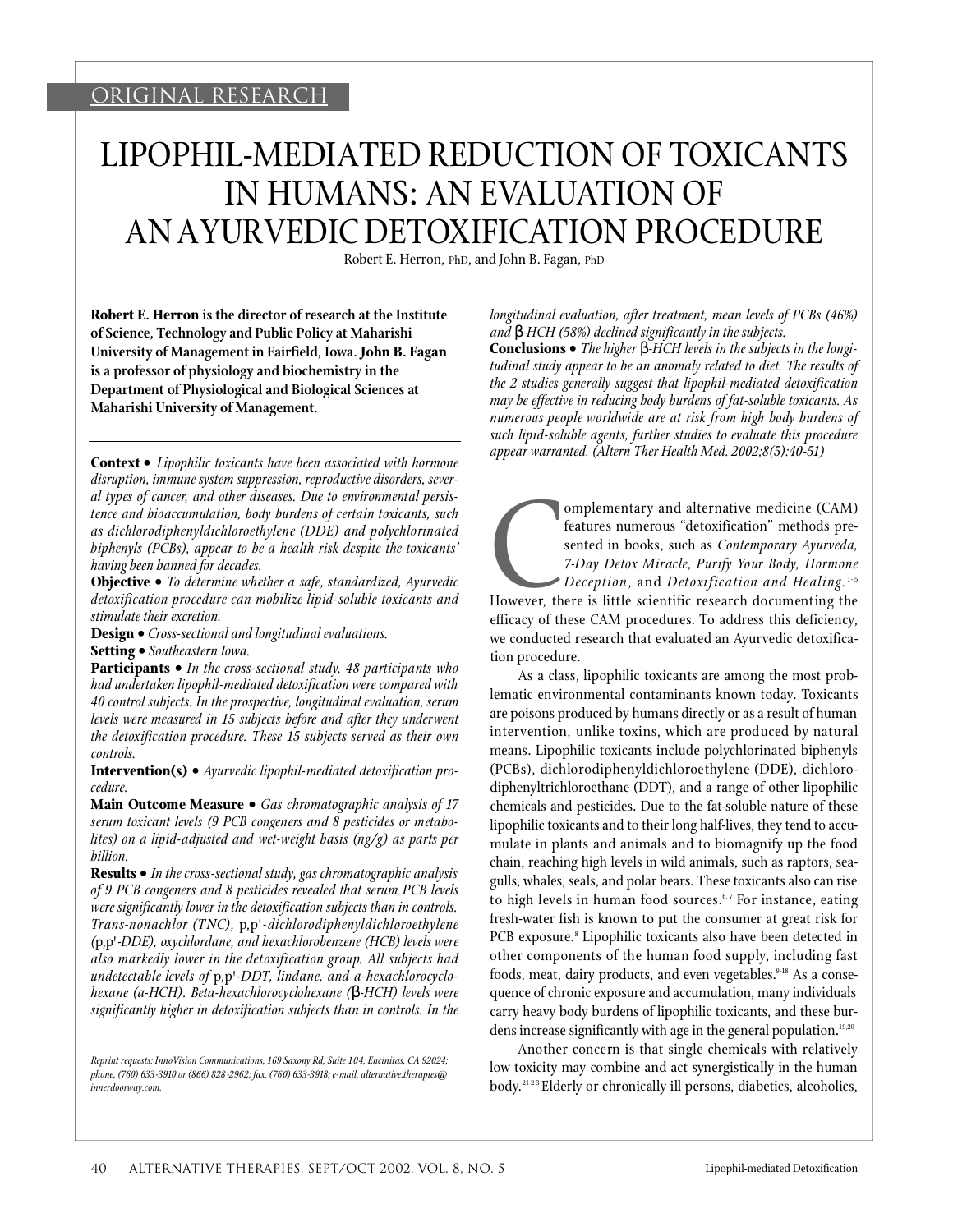AIDS patients, fetuses, and children are very likely to be hypersusceptible to adverse health effects arising from these lipophilic agents. $24-30$ 

High body burdens of these compounds can result in an elevated incidence of several types of morbidity and mortality. Adverse outcomes associated with the toxicants include several forms of endocrine disruption, developmental disorders, reproductive dysfunction, suppression of immune function, neurological problems, liver damage, dermatological disorders, cancer, and other undesirable health outcomes.<sup>21,30-67</sup>

Most policy makers have assumed that because certain toxic chemicals were banned from use decades ago in the United States, these compounds are no longer a public health threat. Emerging evidence suggests that this assumption may need to be reevaluated.<sup>68</sup> At present, the only approach for protecting the population from the health risks associated with these toxicants has been to reduce primary exposure by restricting or prohibiting manufacture and use. Control or prohibition of the release of lipophilic toxicants into the environment is obviously an essential measure necessary to protect the health of the population. However, regulation alone has not been shown to be sufficient to ensure public health, particularly for classes of toxicants with a long history of use or with environmental persistence. Such compounds remain widespread in the environment long after release has been prohibited. An additional contributor to this persistence is that many of these compounds continue to be used heavily in other nations. Despite large molecular weight and relative insolubility in water, these compounds may move via air and water. Thus, regional release translates into global exposure.<sup>69-72</sup> Methods for reducing body burdens of these toxicants would constitute a potentially powerful complementary approach to reducing toxicant-related health risks.

# **EARLIER DETOXIFICATION STUDIES**

Several studies have indicated that ingesting lipophilic materials in substantial amounts can stimulate intestinal excretion of lipophilic environmental contaminants deposited in adipose tissue.<sup>73,74</sup> Among these are animal studies showing that lipophilic substances may be effective in reducing body burdens of PCBs, hexachlorobenzine (HCB), hexachlorobiphenyl, and other compounds75-85 For instance, in a randomized experiment, equal amounts of a toxic, lipophilic pesticide, chlordecone ( Kepone), were fed to control and experimental animals. The experimental animals were given a regimen of dietary restrictions and cholestyramine, while controls were given a placebo. The animals were killed and their organs were measured for chlordecone content. The organs of the group given the combined cholestyramine and food-restriction regimen had chlordecone concentrations 30% to 52% lower than the organs of the control animals.<sup>74</sup>

A study on humans examined fecal excretion rates of polychlorinated dibenzo-p-dioxins, dibenzofurans (PCDD/Fs), PCBs, and HCB in 3 subjects before and after they were fed olestra (sucrose polyester), a nonabsorbable dietary fat substitute. While on the olestra diet, the subjects substantially increased their excretion of toxicants. As the researchers noted, "Using 2,3,7,8-Cl<sub>4</sub>DD as an example, it was estimated that ingestion of 25 g/d of olestra would more than double the overall rate of elimination of that compound."<sup>86</sup> An evaluation of 2 patients with chloracne and concentrations of  $2,3,7,8$ -tetrachlorodibenzo-p-dioxin (TCDD) of  $144,000$  and  $26,000$  pg/g blood lipids found that olestra consumption accelerated the patients' excretion of TCDD by 8- to 10-fold. This increased TCDD excretion rate was sufficient to reduce the half-life of TCDD in the human body from 7 years to 1 to 2 years. $87$ 

Although olestra consumption appears to have no major toxic, carcinogenic, genotoxic, or teratogenic side effects, there are some mild adverse effects that must be considered in using olestra for detoxification. First, olestra consumption appears to decrease the absorption of other lipophilic substances in the gastrointestinal tract, including fat-soluble vitamins A, D, E, and K. Those who consume olestra regularly need to take extra vitamin supplements.<sup>88,89</sup> Second, subjects who consume moderate to large amounts of olestra may report increased gastrointestinal complaints, such as loose stools, cramps, diarrhea, flatulence, or nausea.88-91 We have investigated a detoxification procedure that may operate on the same principle as the olestra studies, yet avoids the side effects related to the use of bioincompatible materials. The lipophil-mediated detoxification procedure evaluated in our study makes use of materials known to be compatible with biological systems, and the materials have been demonstrated to be safe in a long history of use in humans (albeit for other purposes than detoxification).

# **THE LIPOPHIL-MEDIATED DETOXIFICATION PROCEDURE**

The lipophil-mediated detoxification procedure used in the present study was derived from the Ayurvedic medical system of India, which has been recognized by the World Health Organization as a complete system of natural medicine.<sup>92</sup> Ayurveda has been continuously practiced in India for thousands of years. However, India had been invaded several times during the last 2,000 years. Each new group of conquerors, including the Persians, Turks, Moguls, Muslims, and British, sought to impose their laws, cultures, customs, and medical systems on the people of India. Thus Ayurveda, through its own development and through its contact with other cultures, has evolved and been modified over time. Since 1984, Maharishi Mahesh Yogi, a Vedic scholar, has worked to realign Ayurveda with its classic texts. The Maharishi's system, known as the Maharishi Vedic Approach to Health, has been investigated in more than 600 studies, including research funded by the National Heart, Lung and Blood Institute, the National Institute of Aging, and the Office of Alternative Medicine (now the National Center for Complementary and Alternative Medicine) at the National Institutes of Health. Articles reporting on various aspects of this approach have been published in independent, peer-reviewed journals.<sup>1,93-96</sup>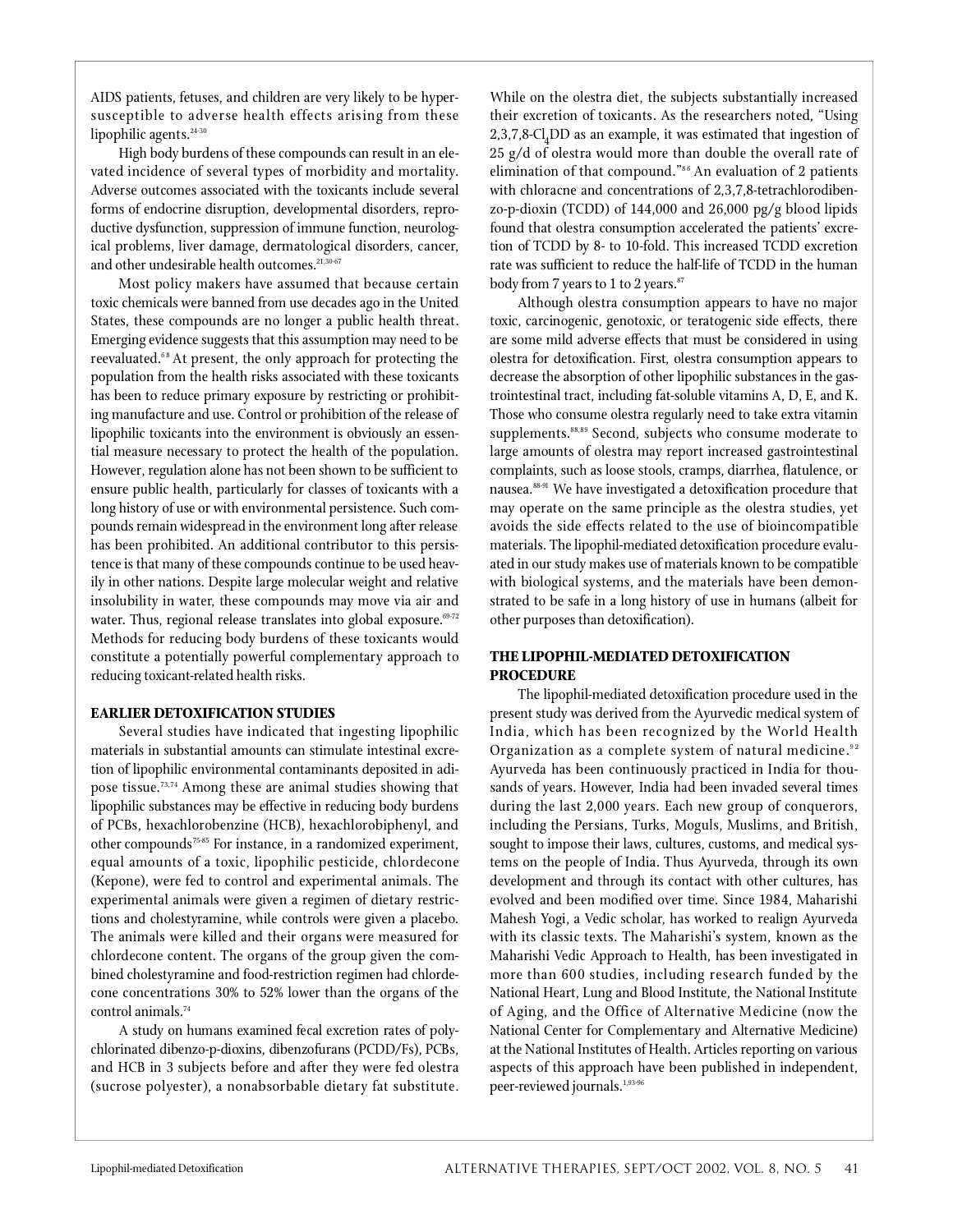Several earlier studies reported beneficial psychophysiological outcomes from use of the detoxification procedure that are consistent with possible reduction of toxicant levels. 97-101 However, none of these studies has attempted to measure the direct effect of this procedure on serum or tissue toxicant levels.

The range of benefits observed through the application of this detoxification program includes the following: reductions in total cholesterol and urea<sup>97</sup>; improvements in mental and physical health, including increased physical well-being, energy, strength, and appetite<sup>98</sup>; reductions in cardiovascular risk factors, including sharp reductions in total cholesterol and lipid peroxide levels; reduced pulse and diastolic blood pressure; and reduced state anxiety, a measure of chronic stress.<sup>99</sup> Earlier studies also indicated that this detoxification procedure enhances cognitive function. Improvements in intelligence, memory, alertness, and psychomotor speed were observed,<sup>100</sup> as well as increased brain wave coherence.<sup>101</sup> These results may all be relevant, as neurological function can be a sensitive indicator of toxicant load.<sup>37,56,57</sup>

# **METHODS**

# **Cross-sectional Study Group**

Eighty-eight subjects were recruited through various types of publicity in southeastern Iowa. No financial incentives were given for participation in the study. The primary incentive was the opportunity for subjects to learn what their toxicant levels might be; none of the subjects had previously undergone measurement of toxicant levels.

Of the subjects, 48 (18 women, 30 men; mean age, 48.21 years) had undergone the detoxification procedure an average of 18 times; 40 had not (22 women, 18 men; mean age, 53.25 years). The mean age difference of 5.04 years between the 2 groups was statistically significant at the *P*=.012 level. However, this difference may not be clinically or epidemiologically significant because both groups' mean ages were over 45 years, which is the category that is known to have, generally, the highest levels of environmental toxicants.<sup>19,20</sup> Nevertheless, we felt it was important to control statistically for age because it is related to accumulated toxicant body burden.<sup>19,20</sup>

All subjects signed a consent form and provided their demographic and dietary information. Subjects who indicated that they had a potentially life-threatening illness, such as heart disease or cancer, were excluded. Although we attempted to recruit subjects from all races and ethnic groups, the only volunteers were white. The percentage of nonwhites in rural southeastern Iowa is very low, less than 1% of the population. The sampling of the present study therefore reflects the racial composition of the locale in which it was conducted.

From each subject, one 10 mL blood sample was drawn, of which at least 3 mL of serum was prepared and sent to the Analytical Laboratory in the Department of Environmental Health at Colorado State University, Fort Collins, which was blind to the subjects' treatment status.<sup>102</sup> Furthermore, Colorado State University's Analytical Laboratory is the coordinating site

for analysis of human serum in the National Cancer Institute's Northeast Atlantic Breast Cancer Initiative's Quality Control Program. $102$ 

This laboratory determined the subjects' serum levels of 9 PCB congeners (Ballschmiter and Zell [BZ] numbers 74, 118, 138, 153, 156, 170, 180, 183, 187) and 8 pesticides (a-hexachlorocyclohexane [HCH], HCB, -HCH, lindane, *p,p*'-DDT, *p,p*'-DDE, trans-nonachlor [TNC], and oxychlordane). Extraction with 1:1 ether:hexane and clean-up with a magnesium-silica gel (Florisil® clean-up) was followed by dual-column gas chromatographic separation and electron capture detection.<sup>102</sup> The listed PCB congeners were assayed because they are of high concern as contaminants, considering their potential toxicity, frequency of occurrence in the body, and abundance in the environment.<sup>103</sup> The listed pesticides were assayed because they are linked to major health problems.<sup>104</sup>

In this report, all toxicant data were statistically analyzed and reported on both a lipid-adjusted and a wet-weight basis  $($ ng $/$ g $)$ , as parts per billion (ppb). Extractable lipid was determined gravimetrically by subtracting the weight of the preweighted sample tube from the weight of the tube plus the dried extract. This result was divided by the sample weight and multiplied by 100 to yield lipid percentage. Wet weight measurements of toxicants were divided by the percentage lipid and multiplied by 100 to yield residue values on a lipid-adjusted weight basis.

We used analysis of covariance with age as the covariate to compare the detoxification and control groups for possible differences in PCB and pesticide levels. For this analysis, the PCB congeners were summed to yield a total PCB value while the 8 pesticides were analyzed separately. Since the sizes of the g roups were too small to yield statistically significant results for most pesticides, simple Monte Carlo simulations were done to estimate how many subjects who exhibited the same results would be needed to allow a significant outcome. Confidence intervals were calculated for the cross-sectional results at the 95% confidence level.

Because the subjects lived in the same geographical area and were exposed to approximately the same types and amounts of environmental toxicants, the null hypothesis for the cross-sectional phase of the study was that there would be no significant difference between these groups' toxicant levels, and therefore the detoxification procedure would have no effect. The alternative hypothesis was that the detoxification procedure had some effect in reducing environmental toxicants, and this should be evidenced by significant differences (*P*< .05) between the 2 groups' PCB levels and possibly other toxicant levels.

# **Prospective, Longitudinal Study Group**

We compared the pre- and postdetoxification treatment lipid-adjusted and wet-weight serum levels of toxicants for 15 subjects. The recruitment, sampling, and analytic methods were the same as described for the cross-sectional study. The posttest blood drawing was performed 6 to 8 weeks after administration of the detoxification procedure to allow the blood-adipose equilibrium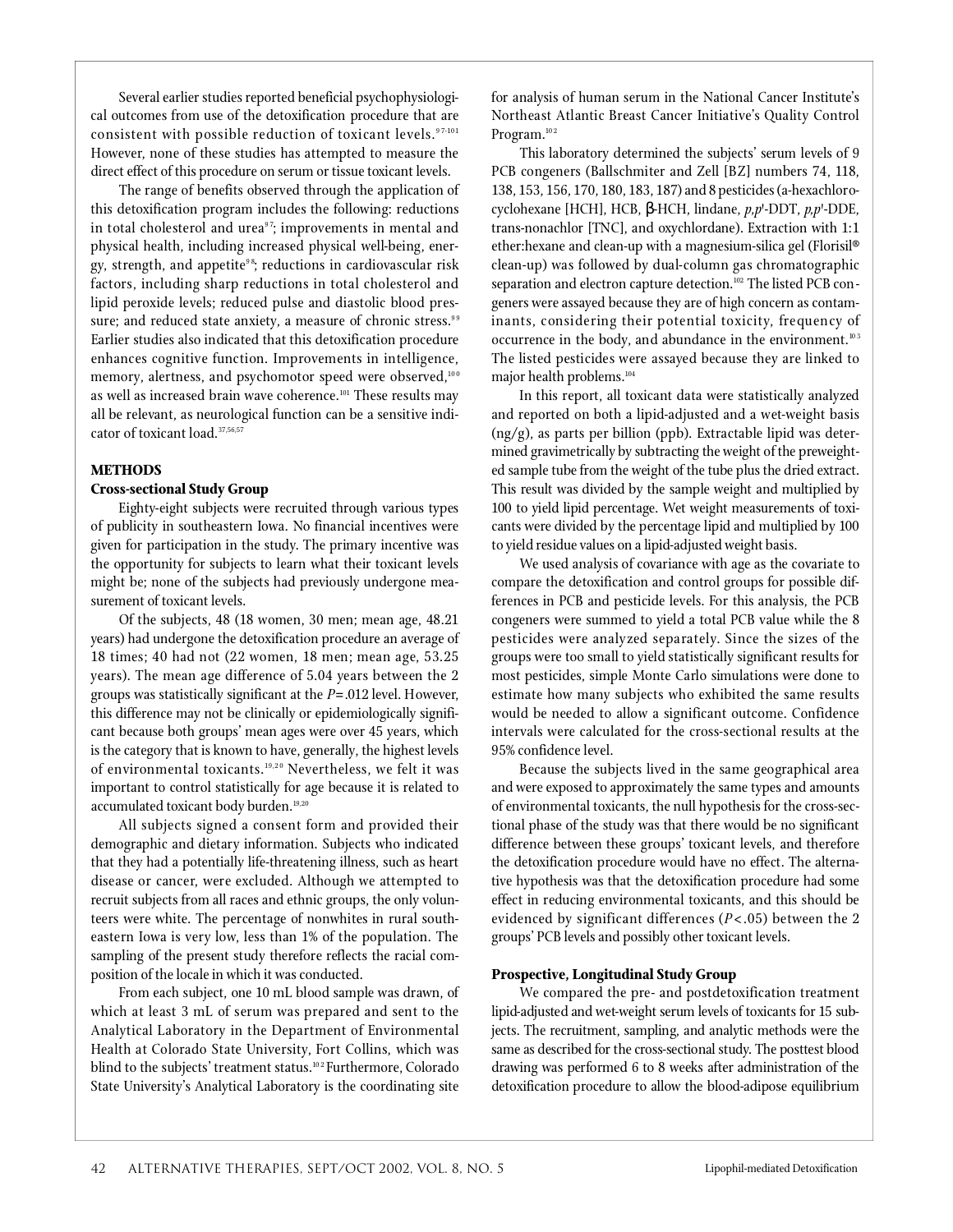to be reestablished. Typically, toxin levels do not have a normal distribution in the general population,  $19,20$  which violates an essential assumption underlying parametric tests.<sup>105</sup> Although some parametric tests are relatively robust for larger samples, such a violation is likely to affect the results of a small group of subjects (N=15). We found that in the posttest for -HCH levels, the kurtosis was 4.98, and for PCBs, the kurtosis was 4.92. Thus we felt the nonparametric Wilcoxon signed-ranks test was the most appropriate test for comparison.<sup>105</sup> Confidence intervals were calculated for the longitudinal results at the 95% confidence level. The dependent or paired *t*-test was used to compare the wet-weight data because they were normally distributed.

The pretest measures, the detoxification treatments, and the posttest measures were administered between August 1997 and April 1998. The toxicants studied in this research have long half-lives in the human physiology and are very difficult to metabolize.103,106 These compounds generally accumulate to high levels in adipose tissues with advancing age. $19,20$  Furthermore, there is no known method of reducing the levels of these lipidsoluble toxicants. Therefore, for the longitudinal phase of the study, our null hypothesis stated that there would be no significant difference between pretest and posttest toxicant levels or that the toxicant levels would actually go up in the posttest. If a significant reduction in levels was obtained, this would suggest some effectiveness of the detoxification procedure in decreasing toxicant levels. Description of the treatment procedure follows.

# **The Detoxification Procedure**

The detoxification procedure used in this study was a multimodality program performed over a 2-week period (Figure 1). Its modalities are designed to function synergistically to maximize removal of toxicants while keeping patients in a safe, comfortable, homeostatic physiological state. These modalities include o leation (ingestion of nontoxic, lipophilic foods), purgation, herbal steam baths, several types of herbal oil massage, herbal enemas, herbal dietary supplements, and a set of temporary dietary restrictions.<sup>1</sup>

The traditional understanding of this detoxification procedure is that it prevents disease and improves health by removing toxicants that have accumulated through diet, harmful behavioral patterns, and environmental exposure.

The detoxification intervention used for both the cross-sectional and longitudinal study groups consisted of the 3 phases described below.

*Phase 1*. Over a period of 4 to 7 days, the subjects ingested increasing doses of warm, liquid, clarified butter early in the morning before eating. The doses and number of days of ingestion were determined according to Ayurvedic body type, season, age, and physiological condition. Participants also adopted a lighter diet (no fats, oils, meat, or cheese). The final step in phase 1 occurred on the morning following the last day of ingestion of warm, clarified butter. Purgation was achieved using castor oil and/or herbal preparations (Triphala, an Ayurvedic preparation composed of amalaki fruit [*Emblica officinalis*], bibhitaki fruit [*Terminalia belerica*], and haritaki fruit [*Terminalia chebula*]). The doses of castor oil and/or herbal preparation also were prescribed according to body type, season, age, and physiological state. At home, the subjects carried out phase 1 under a physician's supervision. As shown in Figure 1, there is a rest period of approximately 1 week after the purgation at the end of phase 1 and before the beginning of phase 2.

*Phase 2*. On each of 5 consecutive days, trained personnel administered to the subjects a 2.5- to 3-hour detoxification routine at an appropriately equipped facility under the supervision of medical doctors trained in both Ayurveda and Western medicine. The detoxification routine included a body massage with herbal oils (45 to 60 min), and treatment with a stream of herbal oil poured over the forehead, or an herbal steam bath, or nasal administration of herbal oils, or other possible treatments depending on body type, season, age, and physiological condition. All treatment sessions ended with an herbal oil enema. The 2.5- to 3-hour detoxification session is very relaxing and includes a rest period after each component .

Sesame oil, which was used in the body massage and many other Ayurvedic treatments, has been shown to possess clinically useful properties, including suppression of cancer-cell growth.<sup>107-109</sup>

*Phase 3*. We recommended that the subjects continue whole-body massage at home for 10-15 minutes with warm

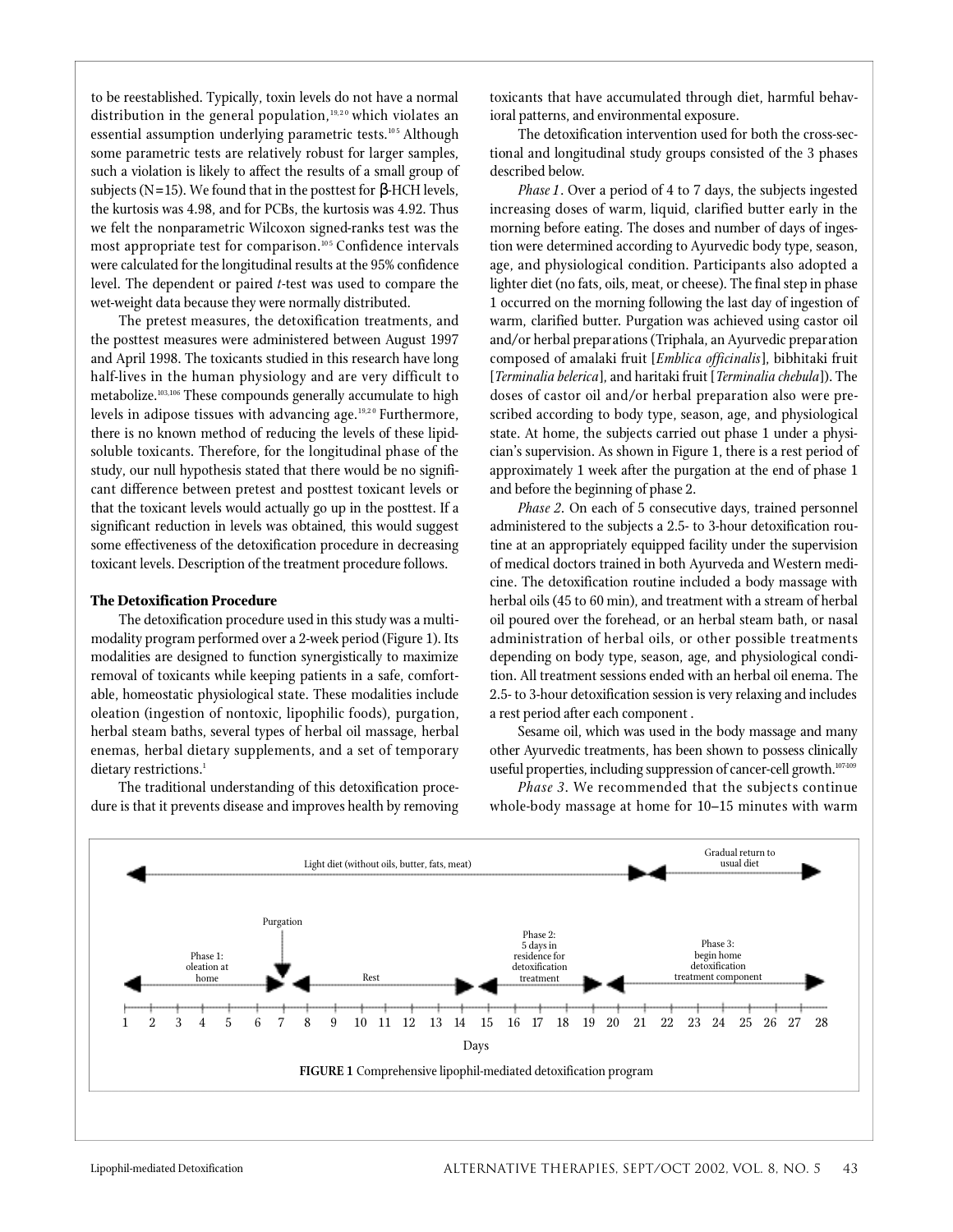sesame oil in the morning before bathing, at least until the end of the longitudinal study (6 to 8 weeks after the end of phase 2). However, we did not monitor compliance. Ideally, subjects would continue their daily whole-body oil massage until they started phase 2 of their next detoxification treatment. The detoxification treatment is recommended at least twice a year, but can be done every 2 or 3 months.

### **RESULTS**

# **Cross-sectional Study Group**

Results of the cross-sectional comparison of the levels of 17 toxicants in sera drawn from the detoxification and control groups are shown in Figures 2 to 5. As displayed in Figure 2, the adjusted mean of the lipid-adjusted, total PCB levels for the detoxification subjects was significantly lower (*P*=.045) than that for control subjects (17.57 ppb,  $SD = 242.09$  ppb versus 125.43 ppb,  $SD = 243.06$ ppb). PCB body burdens were bimodally distributed (Figure 3). Body burdens for most subjects (78 of 88) were clustered tightly between 0 and 6 ppb, while body burdens of the remaining subjects ranged from 180 to 1,600 ppb. In both clusters, detoxification subjects had lower levels of PCBs. TNC,  $p, p'$ -DDE, oxychlordane, and HCB were markedly lower in the detoxification group than in the control group, as shown in Figures 4 through 7. Lindane,  $p, p'$ -DDT, and a-HCH were undetectable in all subjects. These differences were not statistically significant (*P*>.05) due to the small sample sizes. However, simple Monte Carlo simulations showed that these outcomes would have been significant with 180 or more subjects in each group that exhibited the same results as these subjects. Mean serum lipid levels of the control and detoxification groups were not significantly different ( $P$ >.05).



**FIGURE 2** Adjust means of total polychlorinatedbiphenyl (PCB) serum levels in detoxification ( $n=48$ ) and control ( $n=40$ ) groups (*P*=.045). Mean PCB levels for control and detoxification groups were calculated and adjusted for serum lipid content according to the procedure discribed in the Methods section. Error bars indicate confidence intervals at the 95% confidence level.



**FIGURE 3** Total lipid-adjusted serum polychlorinatedbiphenyl (PCB) levels for individuals in detoxification and control groups. PCB levels for individuals in control and detoxification groups were determined and adjusted for serum lipid content, as described in the Methods section.



**FIGURE 4** Mean lipid-adjusted serum trans-nonachlor (TNC) levels in the detoxification and control groups. Mean TNC levels for control and detoxification groups were calculated and adjusted for serum lipid content according to the procedure described in the Methods section. Error bars indicate confidence intervals at the 95% confidence level.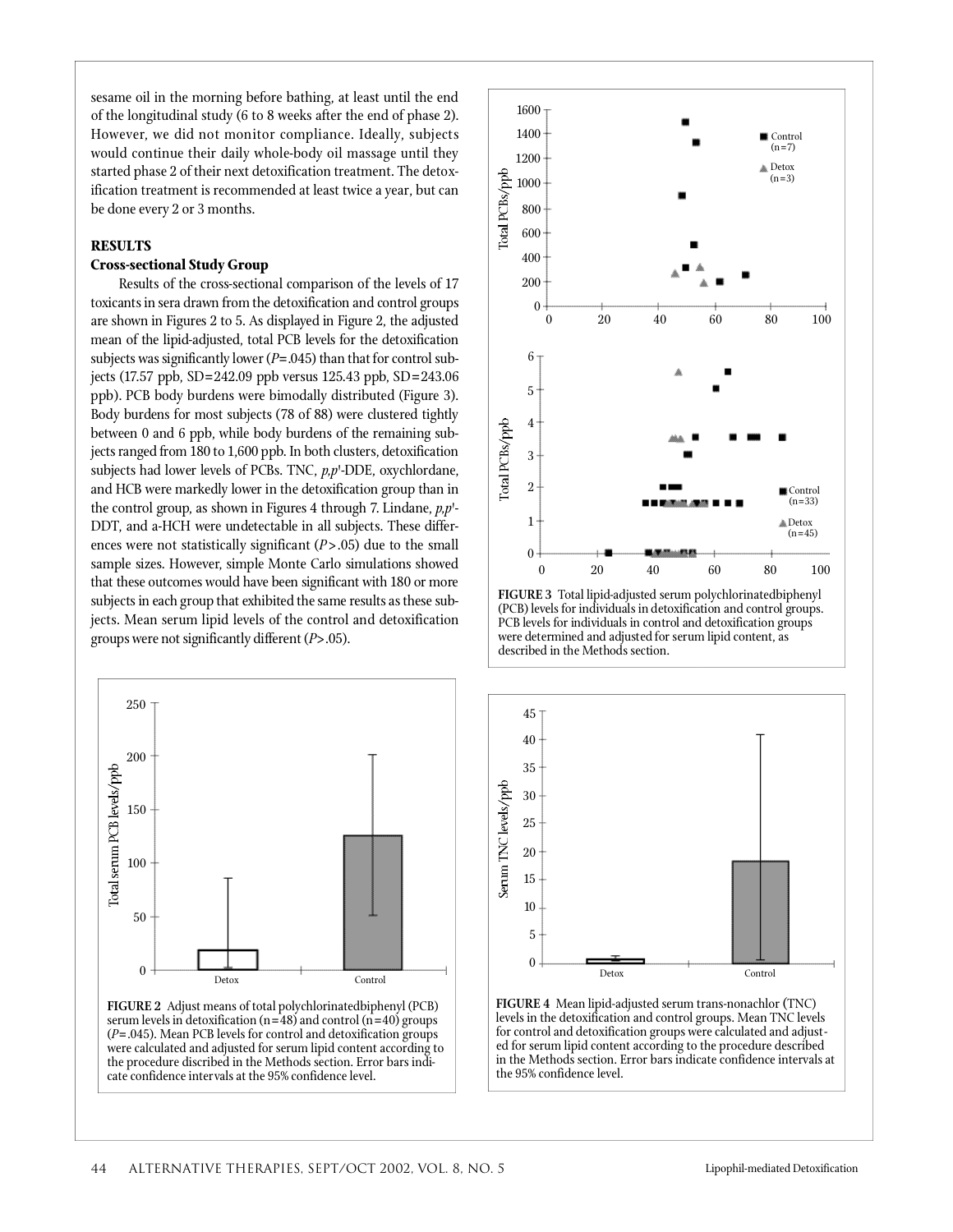



**FIGURE 6** Mean lipid-adjusted serum oxychlordane levels in detoxification and control groups. Mean oxychlordane levels for control and detoxification groups were calculated and adjusted for serum lipid content according to the procedure described in the Methods section. Error bars indicate confidence inter vals at the 95% confidence level.

#### **Prospective, Longitudinal Study**

The prospective, longitudinal study demonstrated that use of the lipophil-mediated detoxification procedure resulted in significant reductions in serum levels of PCBs and -HCH. These declines were significant whether the results were analyzed on a lipid-adjusted or a wet-weight basis. As shown in Figure 8, mean lipid-adjusted PCB levels decreased 45.75% (P=.007) from 86.99 ppb (SD=178.03 ppb) to 47.19 ppb (SD=123.62 ppb) following application of the lipophil-mediated detoxification procedure.



**FIGURE 7** Mean lipid-adjusted serum hexachlorobenzene (HCB) levels in detoxification and control groups. Mean HCB levels for control and detoxification groups were calculated and adjusted for serum lipid content according to the procedure described in the Methods section. Error bars indicate confidence inter vals at the 95% confidence level.



**FIGURE 8** Decline (45.75%; *P*=.007) in mean lipid-adjusted serum polychlorinated biphenyl (PCB) levels after treatment using the lipophil-mediated detoxification procedure. Mean PCB levels for pre- and postdetoxification periods were calculated and adjusted for serum lipid content according to the procedure described in the Methods section. Error bars indicate confidence intervals at the 95% confidence level.

Calculated on a wet-weight basis, mean PCB levels decreased 35% (*P*=.016) from 1.34 ppb (SD=0.76 ppb) to .873 (SD=.866 ppb). Individual lipid-adjusted PCB data for all 15 subjects are presented in Figure 9, showing that changes in PCB body burdens of individual subjects mirrored the changes seen in means for the group. As shown in Figure 10, mean lipid-adjusted -HCH levels decreased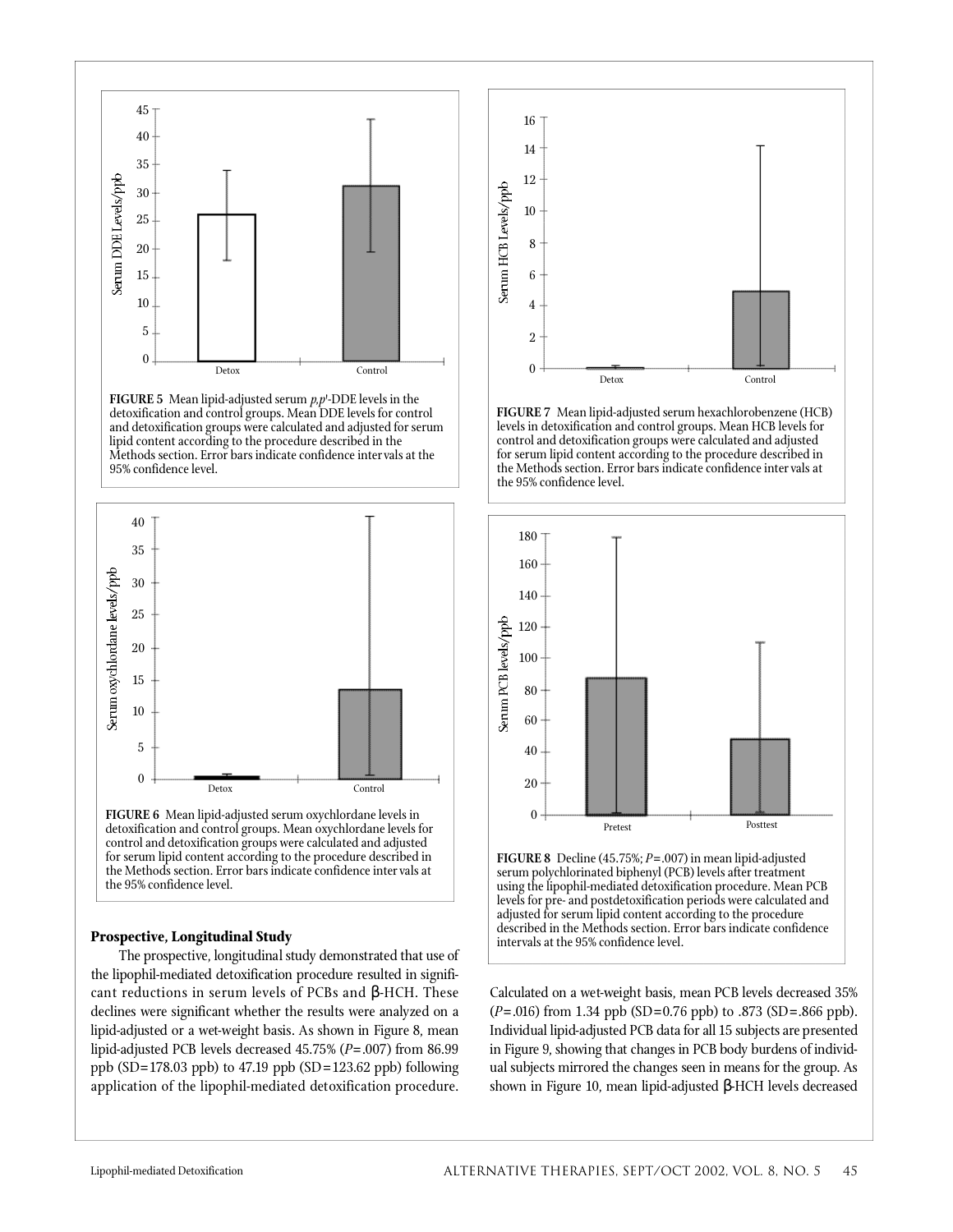

lipid content according to the procedure described in the Methods section.

from 161.9 ppb  $(SD=197.3$  ppb) in the pretest to 68.1 ppb  $(SD=153.7$  ppb) in the posttest period, a mean decline of 93.77, or 57.94% (*P*<.003). Mean wet-weight -HCH levels decreased from 1.25 ppb (SD = .82 ppb) to .67 (SD = .865 ppb). This decrease of 46% was significant (P<.005). Individual lipid-adjusted -HCH data for all 15 subjects are presented in Figure 11. As with PCBs, results for individuals consistently mirrored changes in means for the group. Mean serum lipid levels were not significantly different in pretest and posttest periods (*P*>.05).

# **COMMENT**

Two interesting observations emerged from the work presented here. First, both the cross-sectional and longitudinal study groups provide clear evidence that the lipophil-mediated detoxification procedure can significantly reduce body burdens of lipid-soluble toxicants. Because the half-lives of the toxicants that we studied are all several years in duration, the observed reductions in PCB and -HCH levels are striking. Without this intervention, the expected drop in PCBs and -HCH during the 2-month course of the study would be only a fraction of 1%. Yet application of the lipophil-mediated detoxification procedure resulted in reductions of 46% and 58%, respectively, for PCBs and -HCH. The results of the cross-sectional study are consistent with those obtained in the longitudinal study, revealing lower levels of both PCBs and -HCH in the experimental group compared to controls. From these results, we conclude that the lipophil-mediated detoxification procedure is effective in reducing PCB and -HCH levels and is likely to reduce the levels of



other fat-soluble toxicants as well, including TNC, *p,p*'-DDE, HCB, and oxychlordane.

The second interesting outcome of this study is that it confirms work by others, showing that, contrary to common understanding, body burdens of banned lipophilic toxicants and their metabolites, such as PCBs, DDE, and -HCH, are not decreasing in the US population but remain high and may actually be increasing. Many researchers have assumed that, because the use of certain toxicants has been prohibited, body burdens of these chemicals would continue declining to negligible levels. In contrast, the subjects in the present study were found to carry higher levels of certain toxicants than were reported to be prevalent in the general population in studies conducted before the mid-1980s.

This finding is consistent with a large body of other research. Since the mid-1980s, body burdens of DDE, PCBs, and other fat-soluble toxicants appear to have been increasing in the US population. This rise may be due to increased importation of fresh fruits and vegetables from Latin America in recent decades. In particular, imports from Mexico have increased substantially following passage of the North American Free Trade Agreement. Many toxicants that have been banned for decades in the US, such as DDT and PCBs, are still widely used in Mexico. In the report *Pesticides: Adulterated Imported Foods Are Reaching U.S. Grocery Shelves*, the US General Accounting Office stated, "7.3% of the imported foods tested contained illegal pesticide residues," including squash with DDT residues.<sup>110</sup> Due to lack of funding, legal impediments, and fragmented administration, the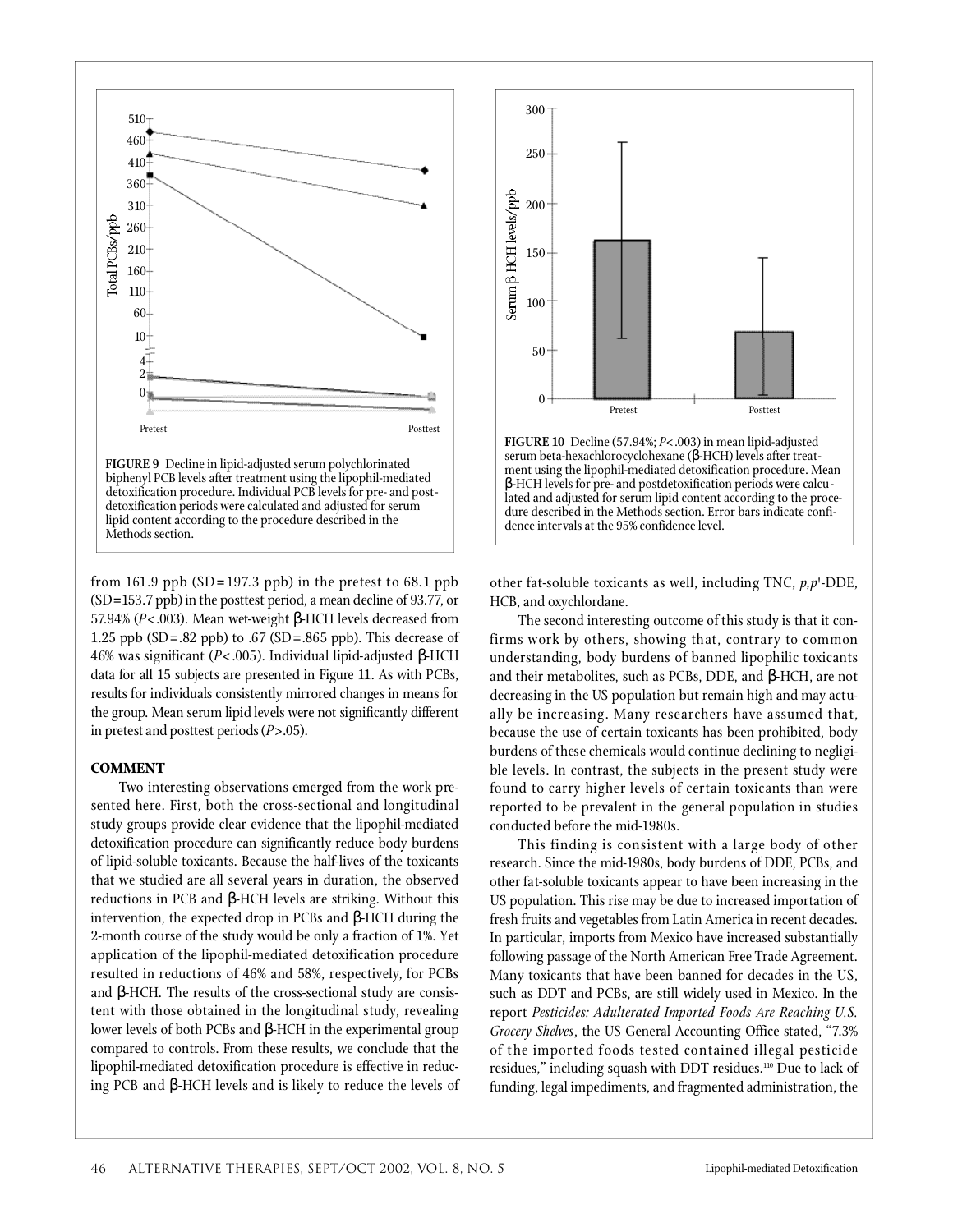

treatment using the lipophil-mediated detoxification procedure. Individual -HCH levels for pre- and postdetoxification periods were calculated and adjusted for serum lipid content according to the procedure described in the Methods section.

Food and Drug Administration and other government agencies are ineffective in monitoring pesticide residues in imported foods and often fail to prevent contaminated foods from entering into US commerce.<sup>110,111</sup>

# **Study Limitations**

Although some potential confounding variables remain in the exploratory studies presented here, the longitudinal data reduce greatly the likelihood that differences observed in the c ross-sectional study were due to systematic differences in the compositions of the experimental and control populations. In addition, the compositions of the groups in the cross-sectional study were structured to minimize known variables, such as environmental and occupational exposure, age, diet, and selfselection. The subjects lived in the same geographical area and thus had similar environmental exposures to most of the chemicals studied. Age was dealt with by enrolling subjects who were approximately the same age and by statistical methods that allowed us to control for the small differences in the actual mean age of the experimental and control groups (see the Methods section).

Diet is a factor in exposure to environmental toxicants. In general, consumption of animal products is the primary contributor to nonoccupational PCB accumulations, because PCBs bioconcentrate up the food chain.<sup>7</sup> Although the detoxification group was predominantly lacto-vegetarian, while the controls were not, total consumption of animal products by the 2 groups was similar. The detoxification subjects consumed large amounts of animal products in the form of milk, cheese, butter, and other dairy products, which are known to contain PCBs and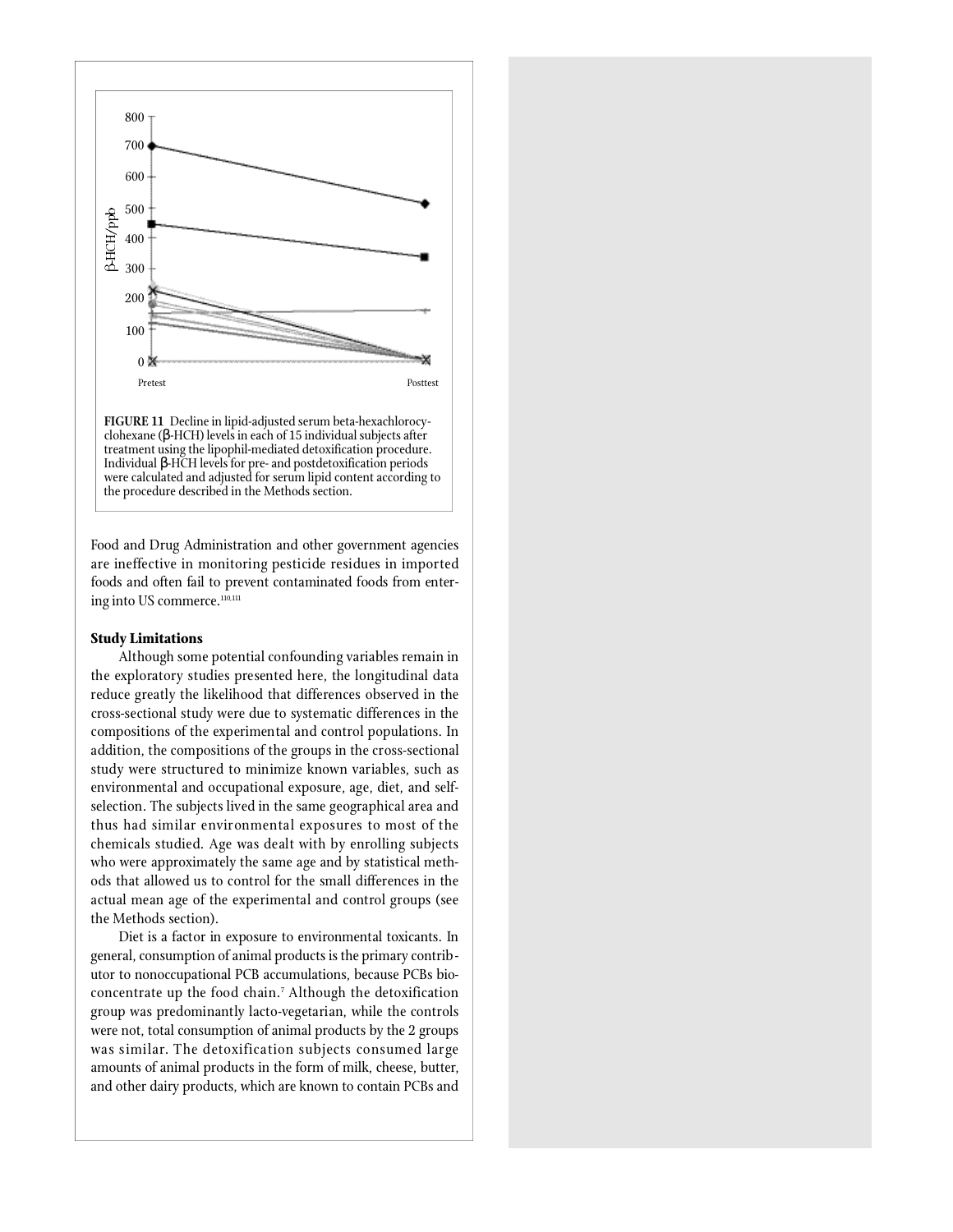other toxicants. 12-14 For instance, a study in the United Kingdom reported that 24% of the total PCB intake (.53 mg/person/day) was due to milk and dairy consumption and another 24% was due to vegetable consumption.<sup>14</sup> Thus, dietary differences are unlikely to be responsible for the differences in the PCB levels between the 2 groups in the cross-sectional comparison and in the longitudinal phase of the study.

However, dietary differences may have contributed to differences in levels of -HCH in the cross-sectional study. -HCH is a metabolite of lindane, which has been banned for many years in the United States. The animal products consumed by both groups should be free of this pesticide because livestock feed (ie, corn, soy) is primarily grown in the United States. However, the nonanimal–derived portion of the diets of the 2 groups may have differed sufficiently to account for the observed differences in

-HCH levels. In particular, as is typical of vegetarians, the detoxification group likely consumed large amounts of fruits and vegetables. Because lindane is still used heavily in Central and South America, where many of our fruits and vegetables are produced, the experimental group may have experienced greater exposure due to the tainting of these dietary components.

In the cross-sectional study, self-selection may have influenced the results, because the subjects volunteered to enter the study and were not randomized into groups. However, this appears to be an unlikely explanation for the results because none of the subjects had previously undergone measurement of their toxicant levels, and thus they had no data on body burdens on which to base their decisions to enter the study.

In the longitudinal study, self-selection also seems to be an unlikely factor to account for the results because no evidence exists indicating that levels of these intractable chemicals in the body can be reduced through expectation or suggestibility. There is no known way to reduce levels of these toxicants, and they almost inevitably accumulate with age. $19,20$ Although using each subject as his or her own control may not be ideal, it does provide useful knowledge for guiding future randomized studies.

In this study we measured serum toxicant levels, based on the assumption that changes in serum levels reflect changes in the levels of toxicant deposition in adipose tissue. This assumption has been supported by a number of studies.<sup>102,112</sup> However, the question remains that the novel treatment studied here might influence the partitioning of toxicants between the serum and adipose reservoirs. Two facts reduce the likelihood that this might be the case. First, serum lipid levels, which are a major determinant of serum levels of fat-soluble toxicants, were not significantly different in the control and experimental groups of the cross-sectional study, nor were they different before and after treatment in the longitudinal study. Second, we intentionally waited 6 to 8 weeks after the lipophil-mediated detoxification procedure concluded before samples were taken (in both longitudinal and cross-sectional studies). This allowed

time for stabilization of any transient fluctuations in serum toxicant levels that might have been triggered by the treatment. However, because serum-adipose ratios were not measured directly, this factor can be explored in future research.

Finally, future studies should gather subjects of all racial, ethnic, and other demographic groups to reflect the diversity of the general US population. This all-inclusive sampling is important in the United States because racial groups appear to show differences in toxicant exposures.

#### **Mechanism Underlying the Detoxification Procedure**

Substantial evidence, which was obtained from human and animal studies, has been published indicating that ingestion of lipophilic materials in substantial amounts can be effective in stimulating intestinal excretion of lipophilic environmental contaminants deposited in adipose tissue. For example, Guzelian and others succeeded in increasing the fecal excretion of chlordecone in humans and accelerating the rate of its disappearance from the body by administering cholestyramine orally.<sup>73,74</sup> This treatment was first attempted because it was known that this nonabsorbable, lipophilic resin binds strongly to the fat-soluble compound chlordecone in vitro. $73, 74$  These authors suggest that this strategy also may offer a practical method for treating chronic poisoning with other lipophilic toxicants. Similarly, in studies of monkeys, goats, rats, chickens, and other animals, lipophilic substances have been shown to be useful in reducing body burdens of PCBs, polybrominated biphenyls (PBBs), HCB, hexachlorobiphenyl, and other compounds.<sup>75-85</sup>

Smith and Salerno first proposed that the detoxification procedure used in the present study may be useful in reducing body burdens of environmental and occupational toxicants.<sup>113</sup> They proposed a mechanism of action for removing lipid-soluble toxicants that is consistent with the mechanism proposed by Guzelian and others. They hypothesized that doses of nontoxic lipophilic material, such as clarified butter, administered orally during the oleation phase of the detoxification procedure may serve to partition lipid-soluble toxicants from their sites of deposition, such as adipose tissue and lipid-rich membranes, move them into circulation, and, finally, into the digestive tract. They further propose that the purgation component of the detoxification procedure removes these toxicants from the digestive tract.

We propose that this same mechanism may operate through the other procedures that are part of the detoxification regimen used in this study. Each procedure involves the use of other nontoxic lipophilic materials that could serve to partition lipid-soluble toxicants from their sites of deposition and move them into the bloodstream, stimulating their excretion. Oil massage and enema treatments both employ oils that may partition toxicants from their sites of deposition. The herbs used in these treatments stimulate physiological and possibly cellular processes that may facilitate the transport of toxicants into the gut and accelerate their removal.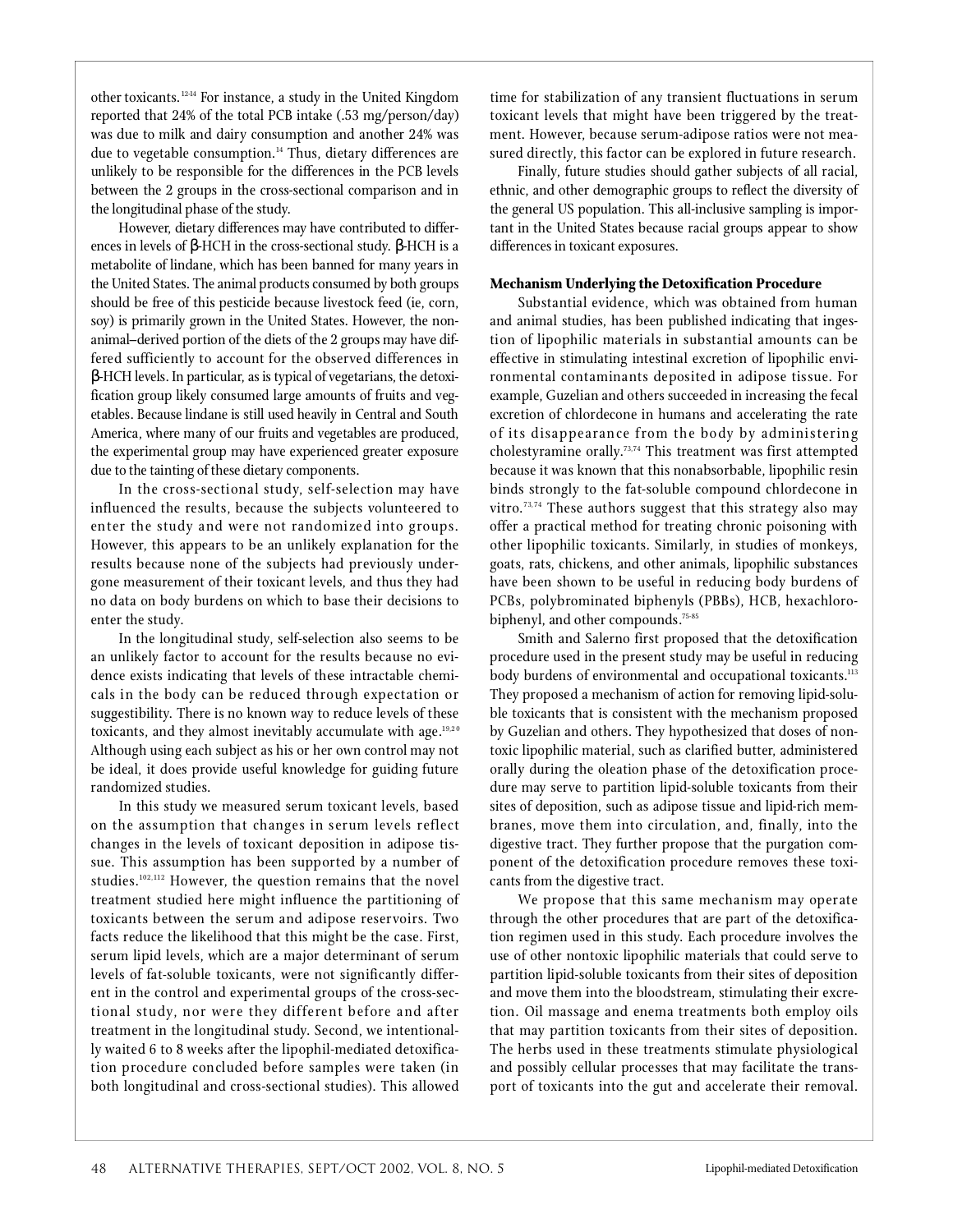The steam bath treatment uses both herbs and steam to stimulate excretion of toxicants through the sweat glands. These mechanisms are all compatible with Sharma's finding that the detoxification procedure tested here reduces lipid peroxide levels and (presumably) the burden of molecules responsible for their production.<sup>99</sup>

#### **Multiple Modalities**

The detoxification method used in this study employs multiple modalities. Previous animal studies also suggest that the use of multiple modalities may enhance the efficacy of detoxification procedures similar to the regimen used in this study. Mutter et al reported that the combination of dietary restriction along with oral administration of the lipophile olestra was reasonably effective in accelerating clearance of DDE from gerbils carrying a preestablished radio-labeled body burden of this compound. In contrast, dietary restriction and olestra treatment alone were far less effective, resulting in clearance rates that were only 5% to  $10\%$  of those achieved with the combination.<sup>85</sup> Similar results have been found in experiments designed to evaluate methods for reducing PCB levels in rats, chickens, and other animals.<sup>75-85</sup>

#### **Avoiding Adverse Effects of Nonbiocompatible Methods**

Many of the animal studies cited above suggest that dietary administration of lipophiles can reduce toxicant burdens. However, these animal studies also reported substantial deleterious side effects. Researchers have proposed a number of explanations for these side effects, the most likely of which is that lipophilic substances such as petroleum-based oils and synthetic resins are incompatible with biological systems. In essence, they are, themselves, toxic. In contrast, extensive evidence indicates that the materials employed in the detoxification procedure used in this study are nontoxic and that the procedure may actually enhance health.

Facilitating the mobilization and excretion of lipids may be an extremely important mechanism by which the detoxification procedure may reduce body burdens of PCBs, dioxins, DDT, and other important lipid-soluble toxicants from the system. However, there may be additional mechanisms by which the detoxification procedure removes toxicants from the system, because it also appears to attenuate levels of water-soluble toxicants.<sup>113</sup>

# **CONCLUSION**

This detoxification study in humans is the logical extension of past research on animals. When considering the current and future risks of environmental illness worldwide, it would be a major contribution to toxicology and public health to document a methodology that reduces human body burdens of toxicants and thereby lowers the risk of chemically induced disease. The results of this study are encouraging and should be followed up with large, randomized clinical trials.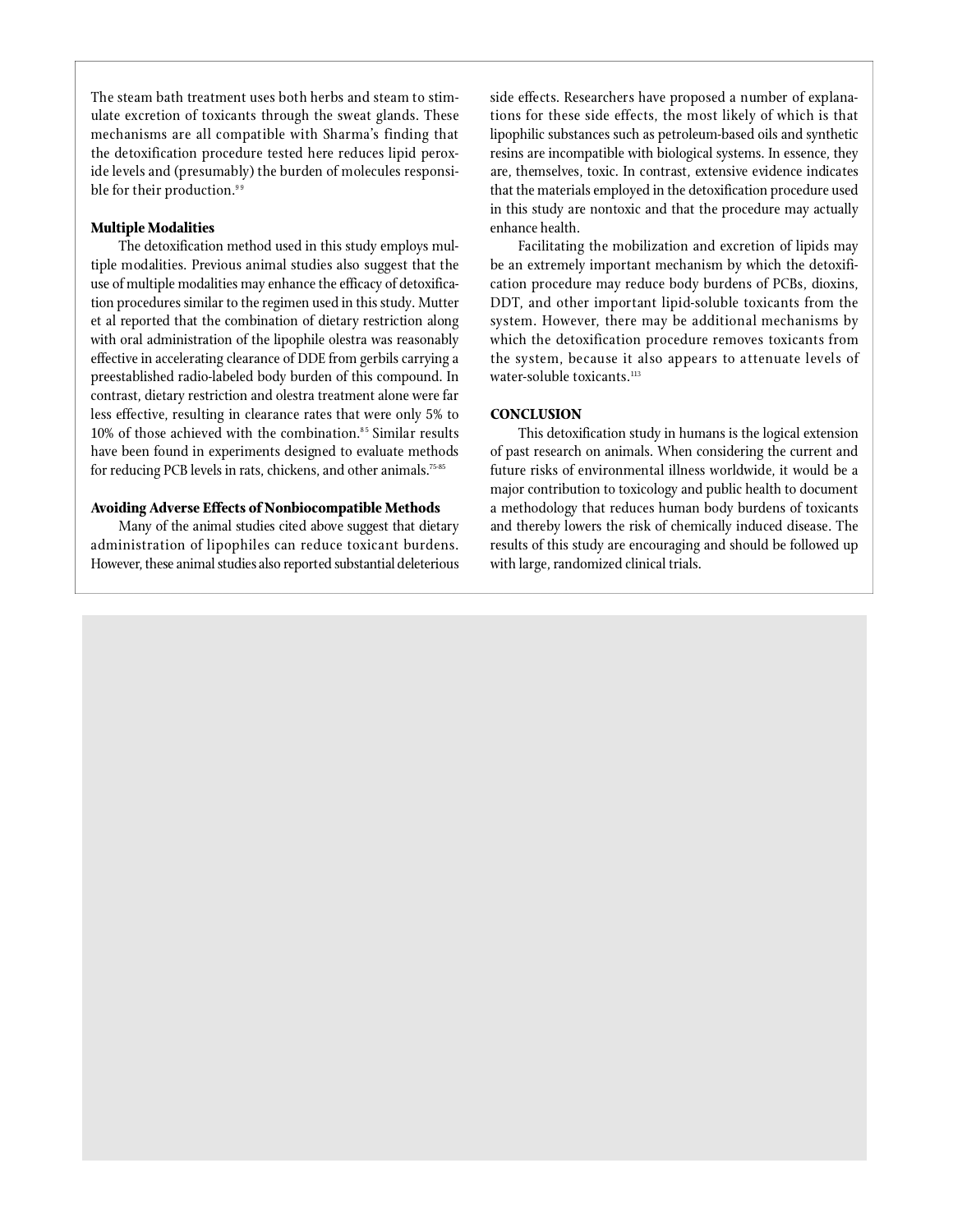#### **Acknowledgments**

This study was funded only by donations from several private citizens in the United States. There was neither government nor corporate grant funding. We wish to express appreciation to Ginette R. Herron, who served as the research assistant for this study.

#### **References**

- 1. Sharma H, Clark C. Contemporary Ayurveda: medicine and research in Maharishi Ayur-Veda. In: Micozzi MS, ed. *Medical Guides to Complementary and Alternative Medicine*. New York, NY: Churchill Livingstone; 1998.
- 2. Bennet P, Barrie S, Faye S. 7-Day Detox Miracle. Rocklin, Calif: Prima Health; 1999.
- Baker SM. *Detoxification and Healing: The Key to Optimal Health*. New Caanan, Conn: Keats Publishing, Inc; 1997.
- 4. Berkson DL. *Hormone Deception: How E veryday Foods and P roducts Are Disrupting Your* Hormones and How to Protect Yourself and Your Family. Chicago, Ill: Contemporarary Books; 2000.
- 5. Diamond NL. Purify Your Body: Natural Remedies for Detoxing from 50 Everyday Situations. New York, NY: Crown Trade Paperbacks; 1996.
- 6. Environmental Protection Agency. *EPA's Final PCB Ban Rule*. Washington, DC: Environmental Protection Agency Office of Toxic Substances; 1980.
- 7. Geyer H, Scheunert I, Korte F. Bioconcentration potential of organic environmental chemicals in humans. *Regul Toxicol Pharmacol*. 1986;6:313-347.
- 8. Pellettieri MB, Hallenbeck WH, Brenniman GR, Cailas M, Clark M. PCB intake from sport fishing along the northern Illinois shore of Lake Michigan. *Bull Environ Contam Tox i c o l*. 19 9 6 ; 5 7 : 7 6 6 -7 7 0.
- 9. Schepens PJC, Covaci A, Jorens PG, Hens L, Scharpé S, Larebeke NV. Surprising findings following a Belgian food contamination with polychlorobiphenyls and dioxins. *Environ Health Perspect.* 2001;109(2):101-103.
- 10. MacIntosh DL, Karibu CW, Ryan PB. Longitudinal investigation of dietary exposure to selected pesticides. *Environ Health Perspect*. 2001;109(2):145-150.
- 11 . Schecter A, Dellarco M, Papke O, Olson J. A comparison of dioxins, dibenzofurans and coplanar PCBs in uncooked and broiled ground beef, catfish and bacon. *Chemosphere*. 1998:37(9-12):1723-1730.
- 12. Schecter A, Li L. Dioxins, dibenzofurnas, dioxin-like PCBs, and DDE in U.S. fast food, 1995. *Chemosphere*. 1997;34(5-7):1449-1457.
- 13. Schecter A, Cramer P, Boggess K, Stanley J, Olson JR. Levels of dioxins, dibenzofurans, PCB and DDE congeners in pooled food samples collected in 1995 at supermarkets across the United States. *Chemosphere*. 1997;34(5-7):1437-1447.
- 14. Duarte-Davidson R, Jones KC. Polychlorinated biphenyls (PCBs) in the UK population: estimated intake, exposure and body burden. *Sci Total Environ*. 1994;151(2):131-152.
- 15. Laden F, Neas LM, Spiegelman D, et al. Predictors of plasma concentrations of DDE and PCBs in a group of U.S. women. *Environ Health Perspect*. 1999;107(1):75-81.
- 16. Sanz-Gallardo MI, Veer PV, Longnecker MP, et al. Determinants of p, p<sup>1</sup>dichlorodiphenyldichloroethane (DDE) concentration in adipose tissue in women from five European cities. *Arch Environ Health*. 1999;54(4):277-283.
- 17. Moysich KB, Ambrosone CB, Vena J, et al. Dietary correlates of serum DDE and HCB levels in postmenopausal women [abstract]. *Epidemiology*. 1996;7(4):S90.
- 18. MacIntosh DL, Spengler JD, Özkaynak H, Tsai L-H, Ryan PB. Dietary exposures to selected metals and pesticides. *Environ Health Perspect*. 1996;104(2):202-209.
- 19. Lordo RA, Khoan TD, Schwemberger JG. Semivolatile organic compounds in adipose tissue: estimated averages for the US population and selected subpopulations. Am J Public Health. 1996;86(9):1253-1259.
- Phillips LJ, Birchard GF. Regional variation in human toxics exposure in the USA: an analysis based on the National Human Adipose Tissue Survey. Arch Environ Contam *Tox i c o l*. 19 91 ; 21 : 15 9 -16 8.
- 21. Payne J, Scholze M, Kortenkamp A. Mixtures of four organochlorines enhance human breast cancer cell proliferation. *Environ Health Perspect*. 2001;109(4):391-397.
- 22. Carpenter DO, Arcaro KF, Bush B, Niemi WD, Pang S, Vakharia DD. Human health and chemical mixtures: an overview. *Environ Health Perspect*. 1998;106(suppl 6):1263-1270.
- 23. Soto AM, Fernandez MF, Luizzi MF, Karasko ASO, Sonnenschein C. Developing a marker of exposure to xenoestrogen mixtures in human serum. *Environ Health Perspect*. 1997;105(3):647-654.
- 24. Brucker-Davis F, Thayer K, Colburn T. Significant effects of mild endogenous hormonal changes in humans: considerations for low-dose testing. *Environ Health Perspect*. 2001;109(suppl 1):21-26.
- 25. Feychting M, Plato N, Nise G, Ahlbom A. Paternal exposures and childhood cancer. *E n v i ron Health Pe r s p e c t*. 2001 ; 10 9 ( 2 ) : 19 3 -19 6.
- Charnley G, Putzrath RM. Children's health, susceptibility, and regulatory approaches to reducing risks from chemical carcinogens. *Environ Health Perspect*. 2001;109(2):187-192.
- 27. Faustman EM, Silbernagel SM, Fenske RA, Burbacher TM, Ponce RA. Mechanisms underlying children's susceptibility to environmental toxicants. *Environ Health Perspect*. 2000:108(suppl 1):13-21.
- 28. Schettler T, Solomon G, Valenti M, Huddle A. *Generations at Risk: Reproductive Health* and the Environment. Cambridge, Mass: MIT Press; 2000.
- 29. Wargo J. Our Children's Toxic Legacy: How Science and Law Fail to Protect Us from Pesticides. 2nd ed. New Haven, Conn: Yale University Press; 1998.
- 30. National Regulatory Commission. *Pesticides in the Diets of Infants and Children*. Washington, DC: National Academy Press; 1993.
- 31. Snedeker SM. Pesticides and breast cancer risk: A review of DDT, DDE, and dieldrin. *Environ Health Perspect.* 2001;109(suppl 1):35-47.
- 32. Millikan R, DeVoto E, Duell EJ, et al. Dichlorodiphenyldichloroethane, polychlorinated biphenyls, and breast cancer among African-American and white women in North Carolina. *Cancer Epidemiol Biomarkers Prev.* 2000;9(11):1233-1240.
- 33. Cocco P, Kazerouni N, Zahm SH. Cancer mortality and environmental exposure to DDE in the United States. *Environ Health Perspect.* 2000;108(1):1-4.
- 34. Dewailly E, Ayotte P, Bruneau S, Gingras S, Belles-Isles M, Roy R. Susceptibility to infections and immune status in Inuit infants exposed to organochlorines. *Environ* Health Perspect. 2000;108(3):205-211.
- 35. Stellman SD, Djordjevic MV, Britton JA, et al. Breast cancer risk in relation to adipose concentrations of organochlorine pesticides and polychlorinated biphenyls in Long Island, New York. *Cancer Epidemiol Biomarkers Prev*. 2000;9(11):1241-1249.
- 36. Pohl HR, Tylenda CA. Breast-feeding exposure of infants to selected pesticides: a public health viewpoint. *Toxicol Ind Health*. 2000;16(2):65-77.
- 37. Carpenter DO. Polychlorinated biphenyls and human health. *Int J Occup Med Environ* Health. 1998;11(4):291-303.
- 38. Baldi I, Mohammed-Brahim B, Brochard P, Dartiques JF, Salamon P. Delayed health effects of pesticides: review of current epidemiological knowledge. Rev Epidemiol Sante Publique. 1998;46(2):134-142.
- 39. Longnecker MP, Rogan WJ, Lucier G. The human health effects of DDT (dichlorodiphenyl-trichloroethane) and PCBs (polychlorinated biphenyls) and an overview of organochlorines in public health. *Ann Rev Public Health*. 1997;18:211-244.
- 40. Davis DL, Bradlow HL. Can environmental estrogens cause breast cancer? Sci Am. 1995;273(4):166-172.
- 41. Davis DL, Muir C. Estimating avoidable causes of cancer. *Environ Health Perspect*. 1995;103(suppl 8):301-306.
- 42. Davis DL, Telang NT, Osborne MP, Bradlow HL. Medical hypothesis: bifunctional genetic-hormonal pathways to breast cancer. *Environ Health Perspect*. 1997;105(suppl 3 ) : 5 71- 5 7 6.
- 43. Davis DL, Axelrod D, Osborne MP, Teland NT. Environmental influences on breast cancer risk. *Sci Med*. May/June 1997;4:56-59.
- De Waily E, Dodin S, Verreault R, et al. High organochlorine body burden in women with estrogen receptor-positive breast cancer. *J Natl Cancer Inst.* 1994;86:232-234.
- Wolff MS, Toniolo PG, Lee EW, Rivera M, Dubin N. Blood levels of organochlorine residues and risk of breast cancer. *J Natl Cancer Inst*. 1993;85(8):648-652.
- 46. Wolff MS, Weston A. Breast cancer and environmental exposures. *Environ Health* Perspect. 1997;105(suppl 4):891-896.
- 47. Falck F, Ricci A, Wolff MS, Godbold J, Deckers P. Pesticides and polychlorinated biphenyl residues in human breast lipids and their relation to breast cancer. *Arch Environ Health.* 1992:47:143-146.
- 48. Austin H, Keil JE, Cole P. A prospective follow-up of cancer mortality in relation to serum DDT. Am J Public Health. 1989;79:43-46.
- Henderson AK, Rosen D, Miller GL, et al. Breast cancer among women exposed to polychlorinated biphenyls. *Epidemiology*. 1995;6(5):544-546.
- Krieger N, Wolff MS, Hiatt RA, Rivera M, Vogelman J, Orentreich N. Breast cancer and serum organochlorines: a prospective study among white, black, and Asian women. *J Natl Cancer In s t*. 19 9 4 ; 8 6 ( 8 ) : 5 8 9 - 5 9 9.
- 51. Mussalo-Rauhamaa H, Hasanen E, Pyysalo H, Antervo K, Kauppila R, Pantzar P. Occurrence of -hexachlorocyclohexane in breast cancer patients. *Cancer.* 1990:66:2124-2128.
- 52. Zetterstrom R. Child health and environmental pollution in the Aral Sea region in Kazakhstan. Acta Paed. 1999;88(429, suppl):49-54.
- 53. Seegal RF. Are PCBs the major neurotoxicant in Great Lakes salmon? *Environ Res*. 1999;80(2, part 2):S38-S45.
- Winneke G, Bucholski A, Heinzow B, et al. Developmental neurotoxicity of polychlorinated biphenyls (PCBs): cognitive and psychomotor functions in 7-month old children. Toxicol Lett. 1998;102-103:423-428.
- 55. Lai TJ, Guo YL, Yu ML, Ko HC, Hsu CC. Cognitive development in Yucheng children. *Chemosphere.* 1994;29(9-11):2405-2411.
- 5 6. Chen Y, Guo Y-L, Hsu C-C, Rogan WJ. Cognitive development of Yu -cheng ("oil disease") children prenatally exposed to heat-degraded PCBs. *JAMA*. 1992;268:3213-3218.
- 5 7. Chen YC, Yu ML, Rogan WJ, Gladen BC, Hsu CC. A 6-year follow-up of behavior and activity disorders in the Taiwan Yu-cheng children. *Am J Public Health*. 1994;84(3):415-421.
- Jacobson JL, Jacobson SW. Dose-response in perinatal exposure to polychlorinated biphenyls (PCBs): the Michigan and North Carolina cohort studies. *Toxicol Ind Health*. 1996;12(3-4):435-445.
- 59. Jacobson JL, Jacobson SW. Evidence for PCBs as neurodevelopmental toxicants in humans. *Neurotoxicology*. 1997;18(2):415-424.
- Schantz SL. Developmental neurotoxicity of PCBs in humans: what do we know and where do we go from here? *Neurotox Teratol*. 1996;18(3):217-227.
- 61 . Guo YL, Lambert GH, Hsu CC. Growth abnormalities in the population exposed in utero and early postnatally to polychlorinated biphenyls and dibenzofurans. *Environ* Health Perspect. 1995;103(suppl 6):117-122.
- Niemi WD, Audi J, Bush B, Carpenter DO. PCBs reduce long-term potentation in the CA1 region of rat hippocampus. *Exper Neurol*. 1998;151(1):26-34.
- Carpenter DO, Stoner CR, Lawrence DA. Flow cytometric measurements of neuronal death triggered by PCBs. *Neurotoxicology*. 1997;18(2):507-513.
- You L, Casanova M, Archibeque-Engle S, Sar M, Fan LQ, Heck HA. Impaired male sexual development in perinatal Sprague-Dawley and Long-Evans hooded rats exposed in